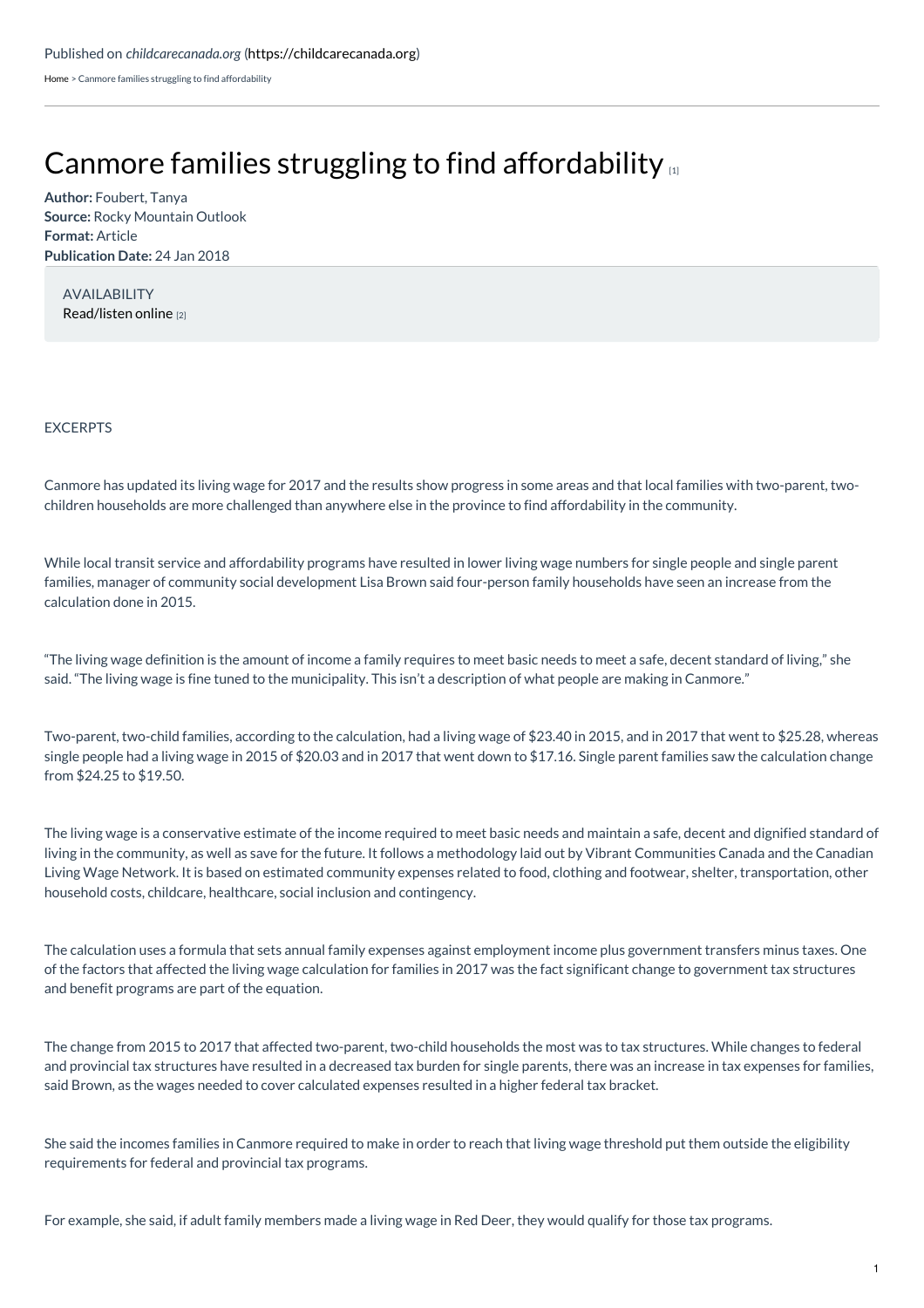"In Canmore, you could still just be making a living wage, but not accessing these programs because the income needed to cover those expenses is too high," Brown said. "That means we need to work with federal and provincial policy makers to help them understand our unique situation."

Those changes included, for example, replacing the Canada Child Tax program and Universal Childcare benefit with the Canada Child benefit program. For a single parent family the benefits increased to \$5,967 from \$3,287, but for a two-parent two-child household it decreased to \$1,859 from \$3,836. Other tax credits like the children's fitness tax credit and credits for textbooks and education supplies were eliminated in 2016 and 2017 as well.

Changes in expenses include the fact that a local Roam transit route was established after 2015, whereas that year's living wage calculation assumed every household used a vehicle as the primary mode of transportation.

Shelter expenses were based on Canmore Community Housing Corporation's calculated average market rental rates, which tracks the cost of rental housing being advertised in the community.

The 2017 study, completed by M. Heaner Consulting Services, found slight decreases to the rents for studio and one-bedroom suites, and an increase for two and three-bedroom units. The number of rental units advertised also decreased overall. The calculation does not factor in owning a home as part of the equation, however.

The municipality also launched an Affordable Services Program, which streamlined accessibility to numerous affordability programs available in the community based on income related to expenses. Increased access through the program is provided to Elevation Place, artsPlace, Roam transit, pet licences and more.

Brown said the living wage is a measurement that provides insight into affordability in the community and can provide guidance for municipal programming opportunities.

There are also comparisons to other communities in Alberta that calculate a living wage. In 2017, the living wage calculation for a twoparent, two-child family in Edmonton was \$16.31, and \$18.15 for Calgary. In 2016, it was \$15.63 in Grande Prairie, \$13.81 in Red Deer, \$19.43 in Blackfalds, \$20.25 in Rimbey and \$18.48 in Sylvan Lake.

Brown said the goal with the Town of Canmore is to create a living wage calculator so that residents can enter their particular details into it and get a living wage based on their individual circumstances.

The report shows how expenses in Canmore have increased in 2017 for families compared to just two years prior. Expenses for single people and single parent families decreased, based on the establishment of transit.

But when it comes to food, Brown said the provincial government has tracked food costs across Alberta annually since 1996. The 2017 cost of food as calculated by the province showed that on average it costs five per cent more to purchase certain standard food items in Canmore than anywhere else in Alberta.

"That does not account for specific diets, the time of year, or food choices," she said. "We hear that food is more costly in the peak season … and noting that food is a high expense for the community the social development team does a lot of work in this area."

In 2017, the living wage report calculated food costs for a couple and two children at \$13,810 a year, \$5,572 for a single parent family and \$4,788 for a single adult.

Shelter was calculated at \$29,312 for a family, \$22,952 for a single parent and child and \$14,368 for a single adult.

Childcare for a two child family was \$16,715 annually and \$10,380 for a single parent family.